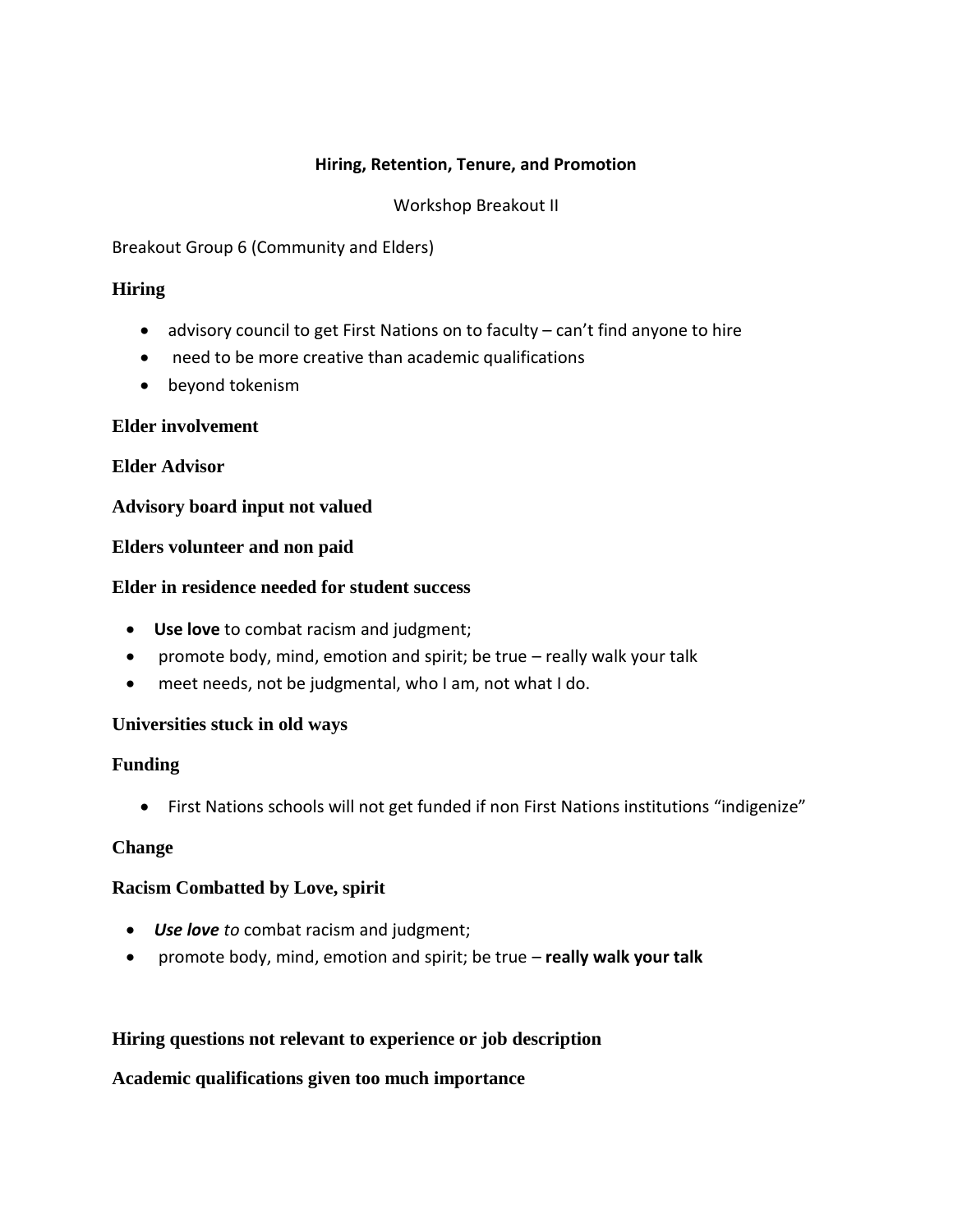### **Tenure**

- afraid of tenure
- **Faculty with tenure resistant to change**

#### **Tokenism**

 can't find anyone to hire – need to be more creative than academic qualifications – beyond tokenism –

### **What is the Students' orientation**

- **Knowing their own history**
- **Question value and manipulation at interview**
- **Pre-European education**
- **Had to survive in their environment**

#### **Student success**

• start student support circles

#### **What do we want our people to learn?**

- What is it we want our people to learn?"
- Challenging to bring traditional learning into university setting
- To what degree should we share our learning within the institution?
- If not there, where else will they learn it?

#### **Residential schools**

How do we replace the learning that was lost due to residential school?

#### **European education vs past aboriginal learning**

#### **Student success and Skills for survival in environment**

#### **Right to speak**

• The need for learning  $-$  if I have a degree, I have the right to speak

#### **Degree**

#### **Traditional learning**

#### **To what degree should we share our learning within institution**

#### **Learning about cultural background**